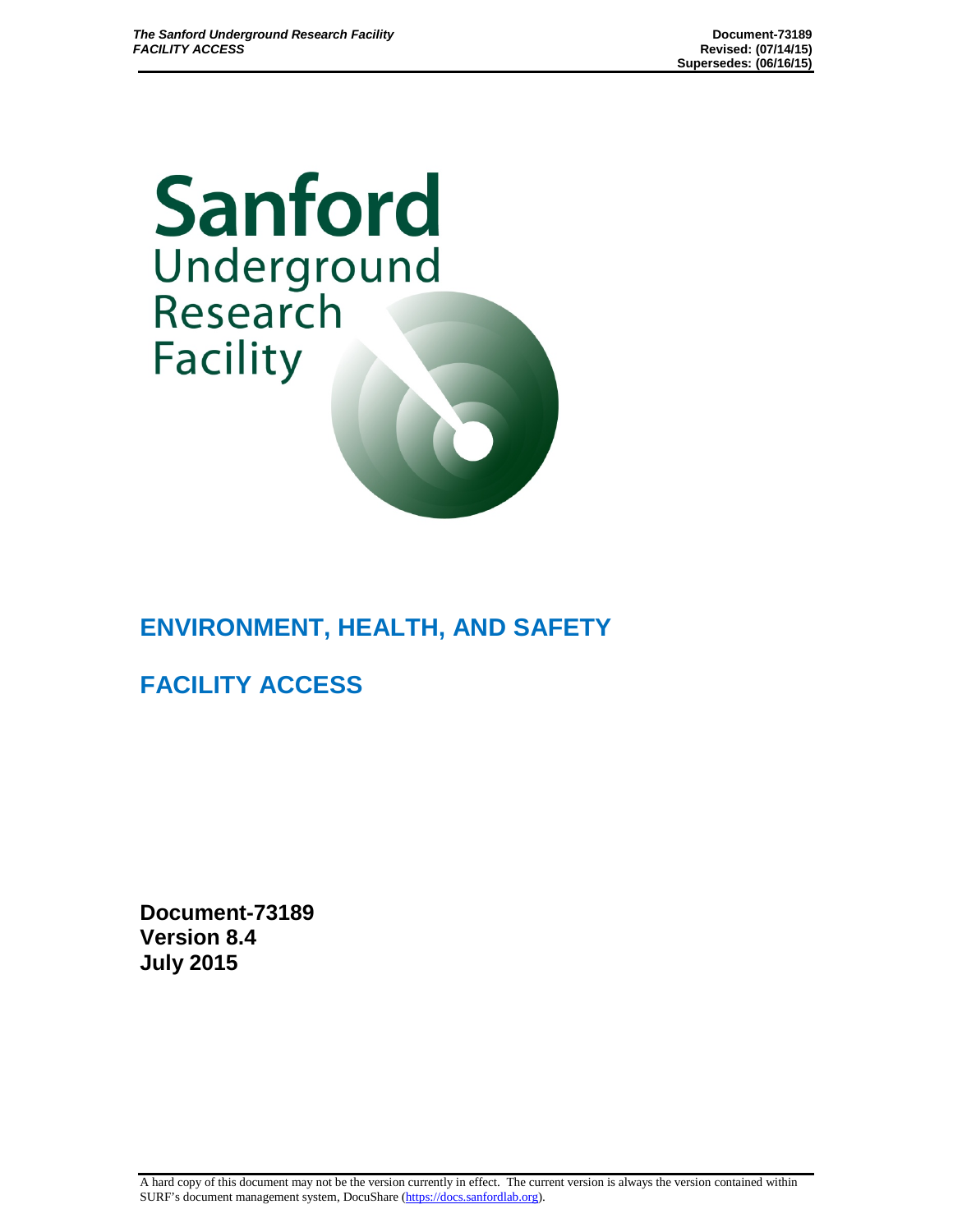# <span id="page-1-0"></span>**Table of Contents**

| 3.0 |  |
|-----|--|
| 4.0 |  |
| 5.0 |  |
| 6.0 |  |

A hard copy of this document may not be the version currently in effect. The current version is always the version contained within SURF's document management system, DocuShare [\(https://docs.sanfordlab.org\)](https://docs.sanfordlab.org/).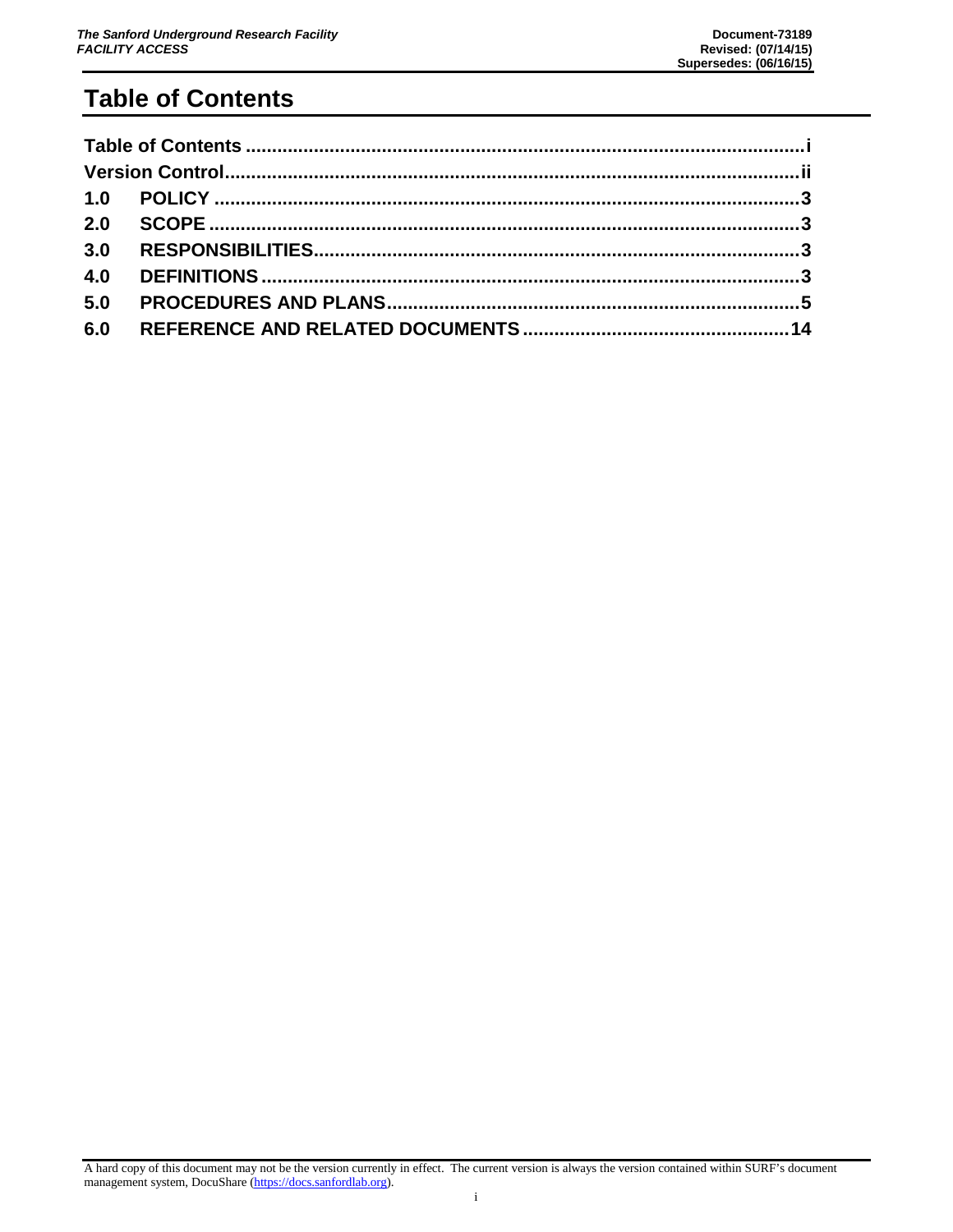# <span id="page-2-0"></span>**Version Control**

| <b>Responsible</b><br><b>Person</b> | <b>Document</b><br><b>Control</b><br><b>Number</b> | <b>Document</b><br><b>Version</b> | <b>Publication</b><br><b>Date</b> | <b>Description of Change</b>                                                                                                                                                       |
|-------------------------------------|----------------------------------------------------|-----------------------------------|-----------------------------------|------------------------------------------------------------------------------------------------------------------------------------------------------------------------------------|
| Various                             | EHSDoc-75                                          | $1 - 5$                           | 2011-2012                         | See previous versions.                                                                                                                                                             |
| <b>Jim Hanhardt</b>                 | Document-<br>73189                                 | 6                                 | 7/02/2013                         | Changes to the trip approval<br>and documentation<br>requirements; Underground<br><b>Access Restrictions</b><br>Considerations to a separate<br>(new) document.                    |
| <b>Jim Hanhardt</b>                 | Document-<br>73189                                 | $\overline{7}$                    | 09/03/13                          | Added Guide responsibility<br>to ensure people have<br>proper authorization to go<br>underground.                                                                                  |
| <b>Jim Hanhardt</b>                 | Document-<br>73189                                 | 8.1                               | 03/10/15                          | Version 8 to be implemented<br>in phases. Version 8.1<br>updated the title and is<br>focused on changes to the<br>perimeter of the property,<br>and delivery persons /<br>vendors. |
| <b>Jim Hanhardt</b>                 | Document-<br>73189                                 | 8.2                               | 04/21/15                          | Version 8.2 updated the<br>terminology to "persons<br>authorized for access",<br>revised Section 5 to include<br>a classification table, and<br>updated the badging<br>process.    |
| <b>Jim Hanhardt</b>                 | Document-<br>73189                                 | 8.3                               | 06/16/15                          | Version 8.3 updated the<br>requirements for Facility<br>Guides, include the addition<br>of the 'attendant' role.                                                                   |
| <b>Jim Hanhardt</b>                 | Document-<br>73189                                 | 8.4                               | 07/14/15                          | Version 8.4 clarified<br>requirements for researchers<br>and standardized the Trip<br>Plan process.                                                                                |

A hard copy of this document may not be the version currently in effect. The current version is always the version contained within SURF's document management system, DocuShare [\(https://docs.sanfordlab.org\)](https://docs.sanfordlab.org/).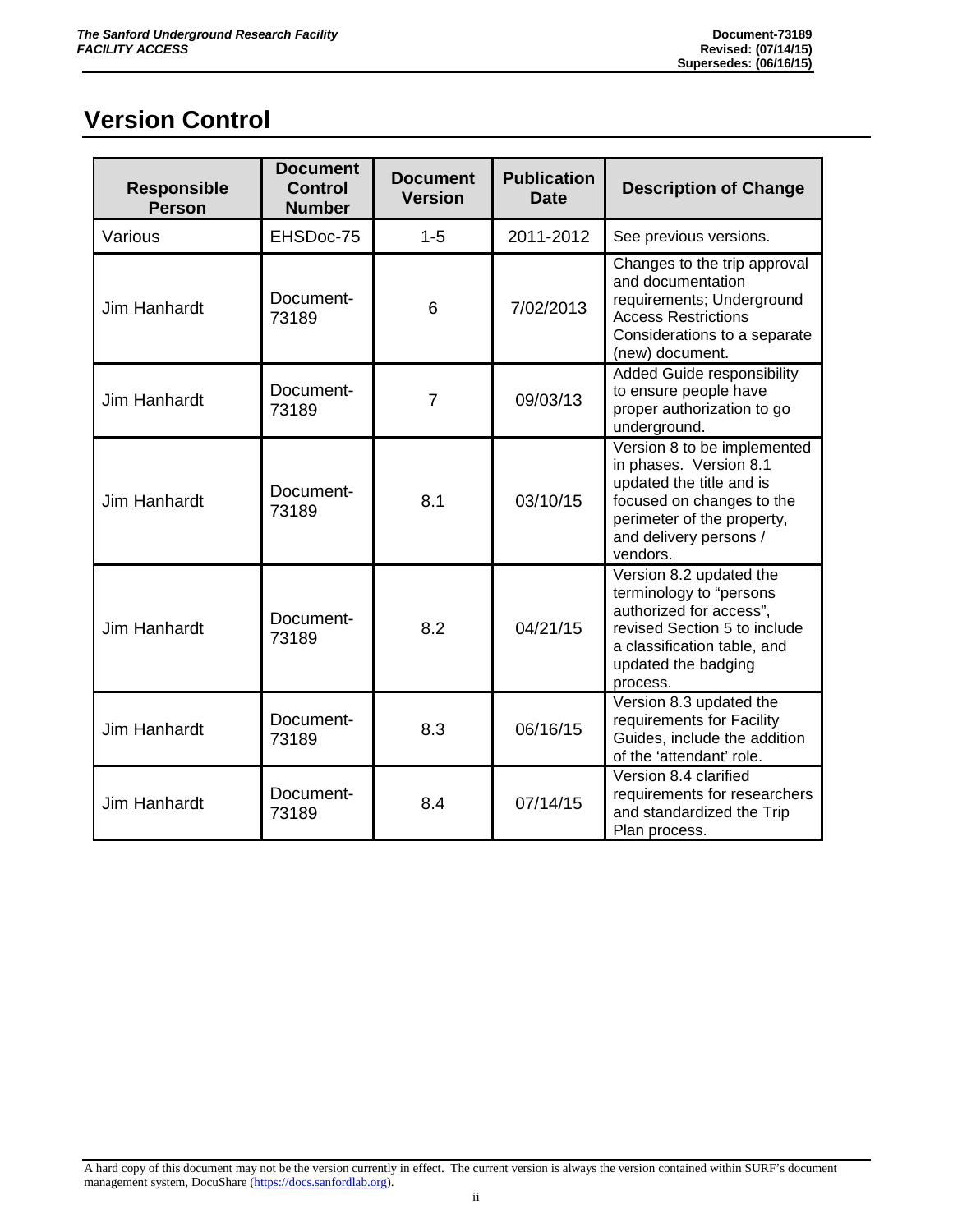# <span id="page-3-0"></span>**1.0 POLICY**

It is the policy of the Sanford Underground Research Facility (SURF) to strictly control individual access to the laboratory in order to provide a safe and secure work place for all employees and visitors. Persons unauthorized for access will be excluded from SURF property by establishing and maintaining a property perimeter by means of signage, fences, guard and card controlled gates, and by establishing and maintaining carded access to facilities areas and buildings. Persons authorized for access will be allowed access only to areas for which they have either been trained/oriented or have been provided guides or attendants to escort them. Additionally, SURF will assure persons authorized for access are trained for the tasks they are to perform (reference [POLICY](https://docs.sanfordlab.org/docushare/dsweb/Get/Document-73354)  [EHS Training\)](https://docs.sanfordlab.org/docushare/dsweb/Get/Document-73354), and informed of and provided the proper PPE for the areas they will access or the tasks they will perform (reference [POLICY Personal Protective Equipment](https://docs.sanfordlab.org/docushare/dsweb/Get/Document-71493)  [\(PPE\)\)](https://docs.sanfordlab.org/docushare/dsweb/Get/Document-71493). This policy will consider the controls for access, which will interface with the policies on Training and PPE.

## <span id="page-3-1"></span>**2.0 SCOPE**

This policy applies to all personnel on SDSTA property. Facility Access deals with the interaction of humans and areas. Other than the activity of getting from one area to another or activities relating to access considerations, work activities are not within the scope of this policy.

## <span id="page-3-2"></span>**3.0 RESPONSIBILITIES**

#### *3.1.Department Directors (Sponsoring Department)*

- For areas under their control or jurisdiction, ensure persons authorized for access follow the access requirements of this policy.
- When necessary, appoint department sponsors for individuals visiting the Facility.
- Oversee the preparation of specific access requirements for long term projects that are taking place under their supervision or in areas under their control.
- Establish a surface and underground accountability procedure for persons authorized for access under their supervision that are not accounted for through the Trip Plan process.
- Know the work locations of persons authorized for access under their supervision on a daily basis.

#### *3.2.Underground Access Director*

- Review and approve/disapprove trips to access the underground for all activities that have been submitted through the Trip Plan process (see Section 5.6).
- If trips are to areas other than risk areas color coded green, EHS concurrence is sought (see 3.9).

#### *3.3.Facility Infrastructure Director*

• Review and approve/disapprove trips to access surface facilities for activities that are non-routine that have been submitted through the Trip Plan process (see Section 5.6).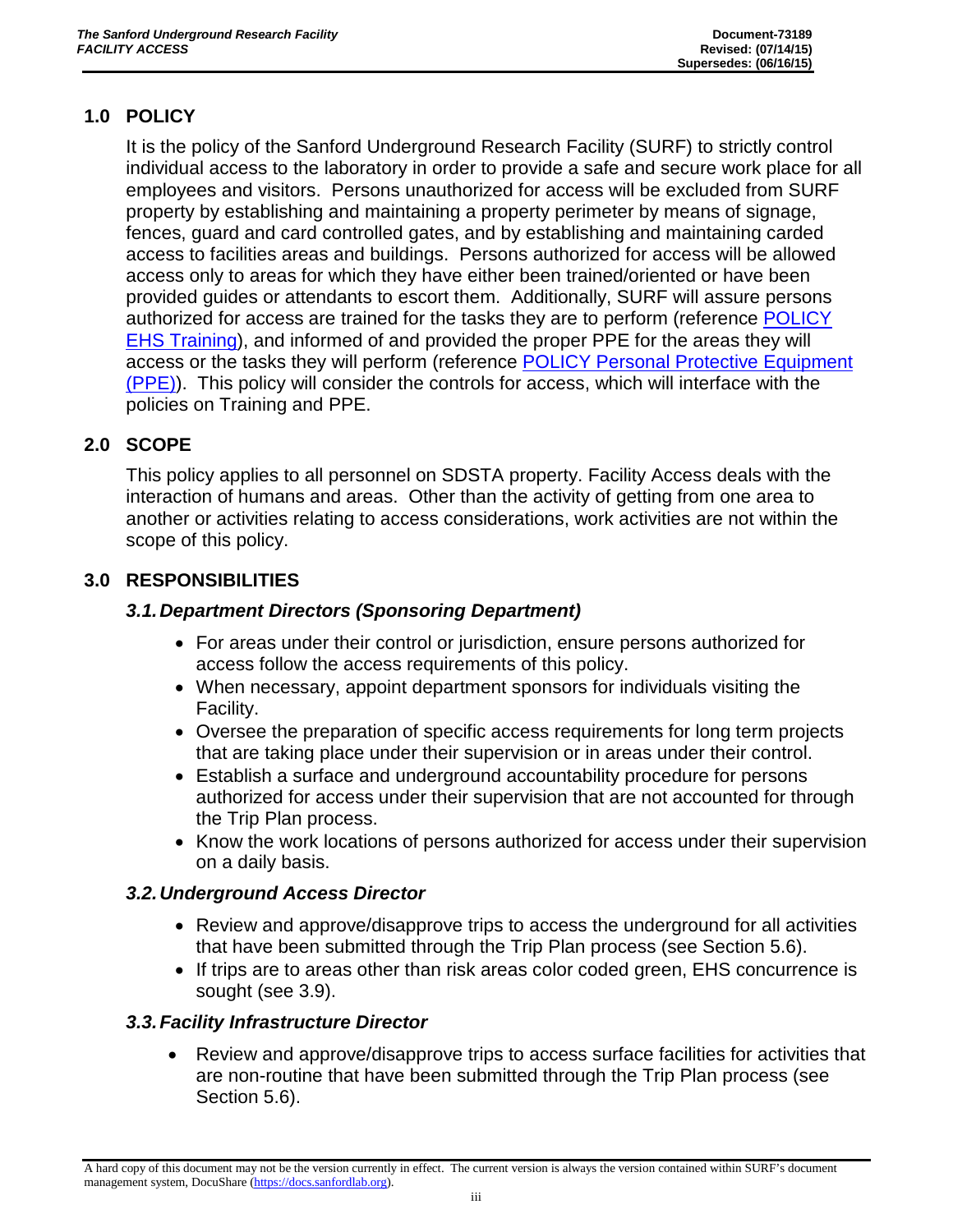• If trips are to areas other than risk areas color coded green, EHS concurrence is sought (see 3.9).

#### *3.4.Science Director*

- Review and approve/disapprove all trips submitted through the Trip Plan process associated with science, or visits to specific science areas.
- If a trip is planned for outside an established lab area, concurrence is sought from the applicable Director.

#### *3.5.Administration Department*

- Distribute permanent and temporary badges to authorized personnel.
- Maintain training records and waivers pertaining to trips.

#### *3.6.Supervisors*

- Ensure employees understand those areas they are allowed to access and those they are not allowed to access.
- Ensure employees receive proper site orientation and safety training to meet established access requirements for areas they access for work activities.
- Know the work locations of their employees.

#### *3.7.Sponsors and Project Managers*

- Ensure persons authorized for access under their supervision receive proper site orientation and safety training to meet established access requirements for areas they access for work activities.
- Ensure persons meet the physical requirements for access (reference Sec. 5.9.1.).
- Ensure persons authorized for access are equipped with proper Personal Protective Equipment (PPE).
- Cleary communicate to persons authorized for access those areas they are allowed to access and those they are not allowed to access.
- Enter Trip Plans on the [Trip Plan Calendar.](https://docs.sanfordlab.org/cfide/ta_view.cfm)
- Ensure approvals are complete prior to trip departure.
- Arrange for the appropriate number of Facility Guides and Attendants.

#### *3.8.Security*

- Police the facility, watch for unauthorized access, and deal with such occurrences appropriately.
- Report deficiencies in perimeter fencing and signage
- Man the Yates entrance guard shack
	- o Acts as a 'gate keeper' to allow passage for personnel known to have authorized access and deters persons not known to have access
	- o Presents an authoritative presence
	- o Observes and reports activities/situations that present a threat
	- o Informs Delivery Persons of PPE requirements and provides the PPE for them that they do not possess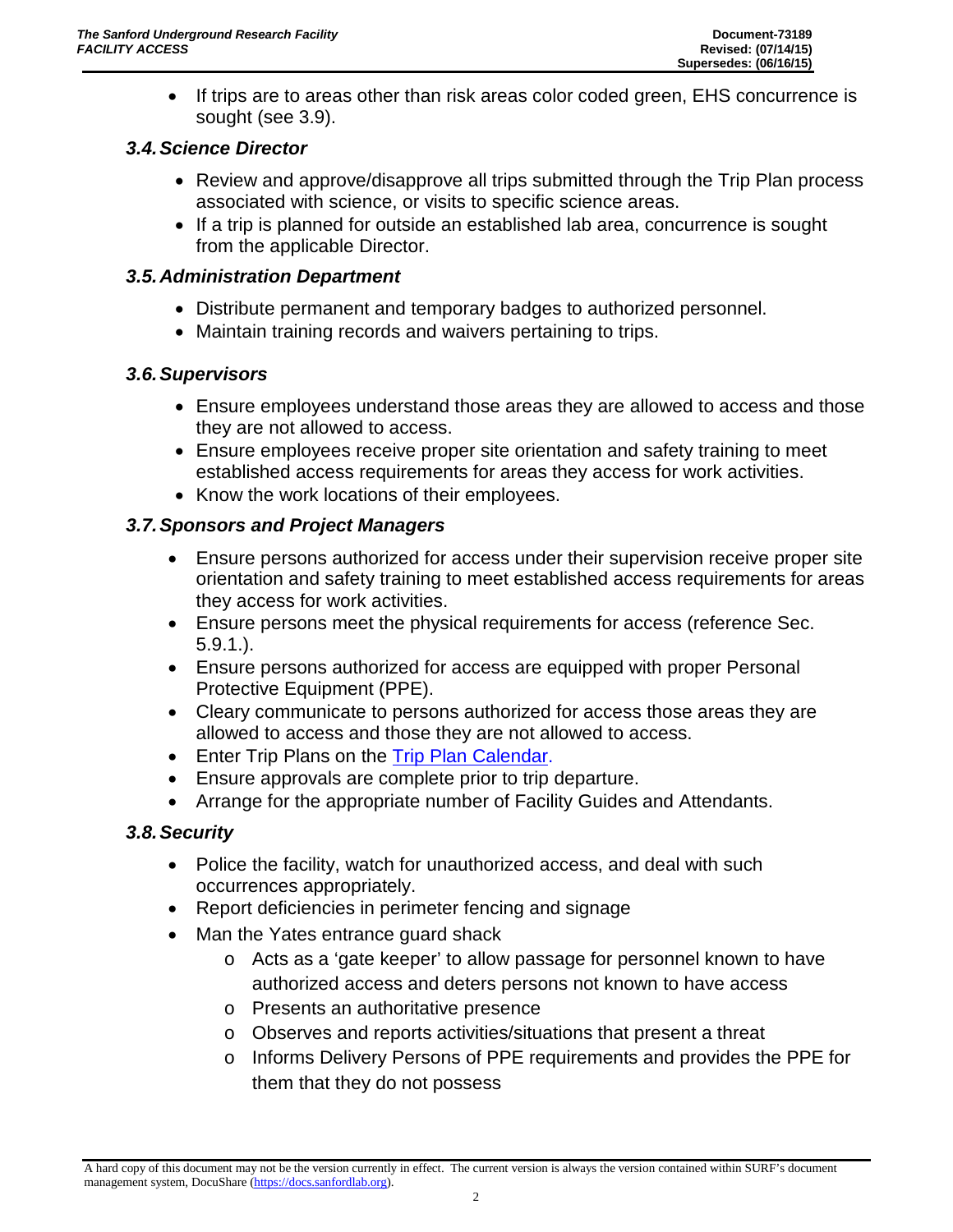#### *3.9.EHS Department*

- Manage the Trip Plan process (as discussed in Section 5.2).
- Establish site specific safety training requirements.
- Provide concurrence for plans to areas other than risk areas color coded green.
- Oversees the maintenance of property perimeter signage, fencing, gates, locks, and controls.
- Oversees Facility Security
- Provide threat awareness training to staff
- Provide training and support for Security Staff
- Maintain relations with Homeland Security to keep up to date on security issues

## *3.10. Executive Director*

• Formally authorize the underground occupancy limits in writing by Executive Order.

## *3.11. Facility Guides*

- Guide visitors on trips.
- Ensure provisions of this policy have been met before beginning a trip.
- If going underground, assure individuals in the group are authorized to go underground and communicate that to the Lead Infrastructure Technician (or designee) prior to boarding a shaft conveyance for descent.

# *3.12. Lead Infrastructure Technician (or designee)*

- Ensure that only Sanford Laboratory employees, authorized underground contractors, and those individuals listed on the Trip Plan are allowed access to the underground.
- Ensure the occupancy limits for the cage are not exceeded.
- Monitor the brass tag boards to ensure that underground occupancy limits are not exceeded.
- **The lead Infrastructure Technician (or designee) is empowered to deny underground access to any individual.**

# <span id="page-5-0"></span>**4.0 DEFINITIONS**

**Attendant (n.) –** an individual who accompanies another person within an area for which that person is unfamiliar to give protection or as a courtesy. Attendants are similar to Guides but don't meet the certification, categorization, designation, and authorization criteria for a Guide. An Attendant is generally a knowledgeable Facility Worker trained in evacuation/emergency egress who may accompany either a novice (new, inexperienced) Facility Worker or a Guide escorting a Tour Trip.

**Facility Guide:** A person recognized by SURF as being knowledgeable of the facility areas, safety policies and procedures, and is designated to take the lead and direct the movements of those in their charge for a tour trip, or is designated to act as a resource (especially in an evacuation event) for a working trip. Requirements for quides are established in the Facility [Guides Policy.](https://docs.sanfordlab.org/docushare/dsweb/Get/Document-79248/)

**Certification –** Guides are **certified** to escort personnel and effect emergency egress. The EHS Director and other applicable Director/Manager certify a person to be a guide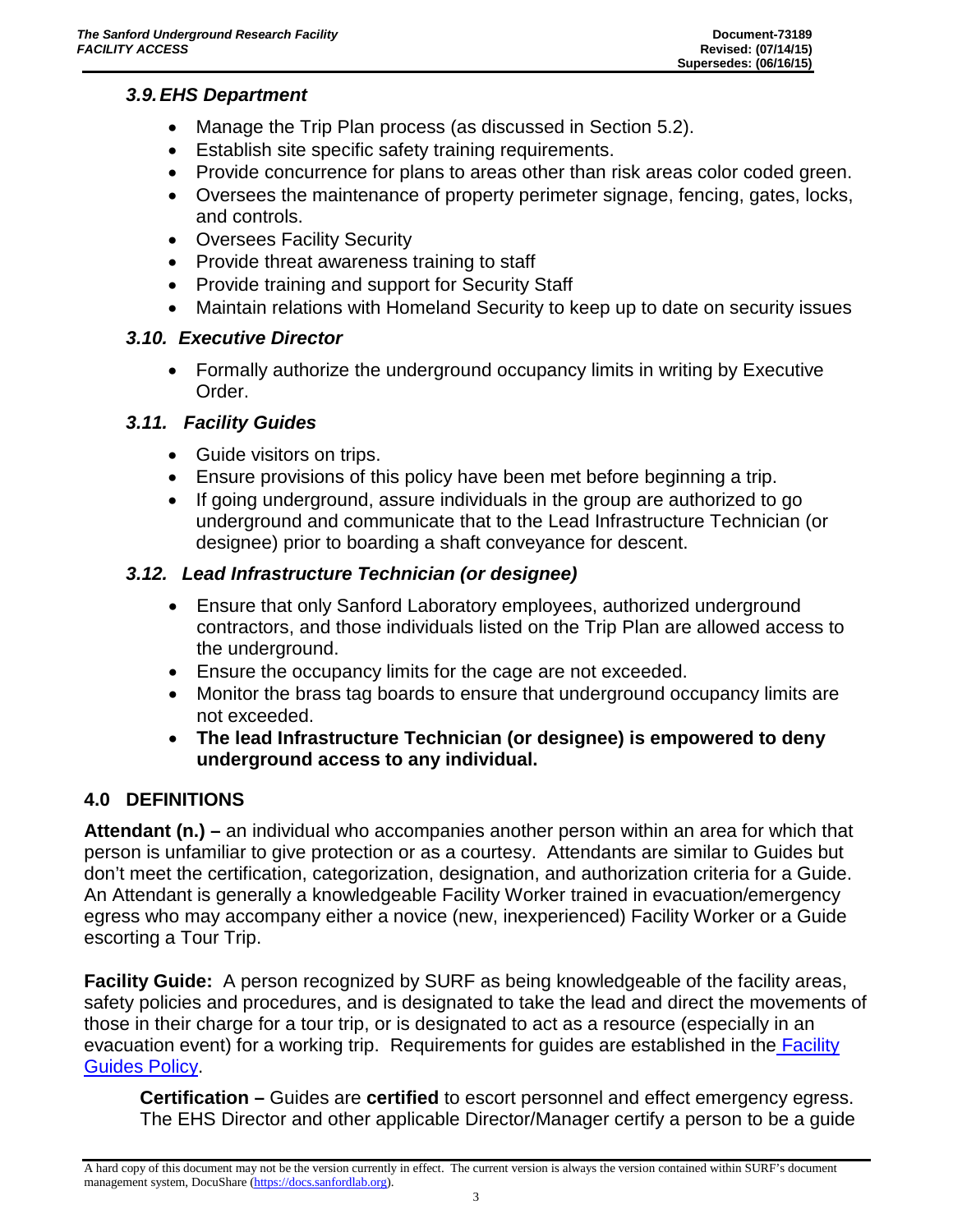when the person has received the training designated by the MATRIX Guide and has been deemed to have 'Sufficient Experience'.

**Categorization –** Guides are **categorized** by their area of operations and functions they provide. There are four categories of Guides determined by their area of operations and functions they provide. The category(s) is assigned by the EHS Director and other applicable Director/Manager.

**Surface Guide (Tour Trip) -** escorts Visitors within the above ground areas of the SURF facility; certified by the EHS Director and the Facilities Infrastructure Director.

**Underground Guide (Tour Trip) -** escorts Visitors within the underground areas of the SURF facility; certified by EHS Director and Underground Access Director. **Science Guide (Working Trip) -** escorts Visitors within SURF designated laboratory spaces and research areas; escorts researchers to and from designated laboratory spaces and research areas, remains in the space/area while occupied by researchers who are not guides, and may facilitate the flow of personnel, materials, and information incident to research; certified by the EHS Director and the Science Director.

**Construction Guide (Working Trip) -** escorts Visitors within SURF designated construction spaces; escorts contractor personnel to and from designated construction spaces, remains in the space while occupied by contractor personnel who are not trained to MATRIX Underground Unescorted, and may facilitate the flow of personnel, materials, and information incident to construction; certified by EHS Director and Project Manager.

**Designation –** Guides are **designated** to act as a Guide within specific areas (demarcated geographical unit). Guides are designated by the EHS Director and other applicable Director/Manager to act as guides for areas in which they have received sufficient training. For each 'Area' Guides must have 'Learn One, Do One, Teach One' training: 3 separate trips with a Knowledgeable Person to qualify as a guide for that area.

**Authorization –** Guides are **authorized** to serve as a guide for a trip through the Trip Plan Process.

Guides are required to escort Friends and Family Underground Tours, Visitors (including Contractors – Minimal Scope), and Contractors – Standard Scope.

**Visitor –** SURF affiliated individual who has had insufficient time/training in an area of the facility to become familiarized with the hazards and mitigations and has no intent/purpose to become familiarized.

**Novice -** SURF affiliated individual who has had insufficient time/training in an area of the facility to become familiarized with the hazards and mitigations and has the intent or purpose to become familiarized.

**Escort (v.)** – for the purposes of SURF, escort means to accompany another person(s) within the range of direct observation and natural unassisted voice communications.

**Accompany (v.) -** for the purposes of SURF, accompany means to go somewhere with another person(s) as a companion but does not have the requirement to keep the person(s)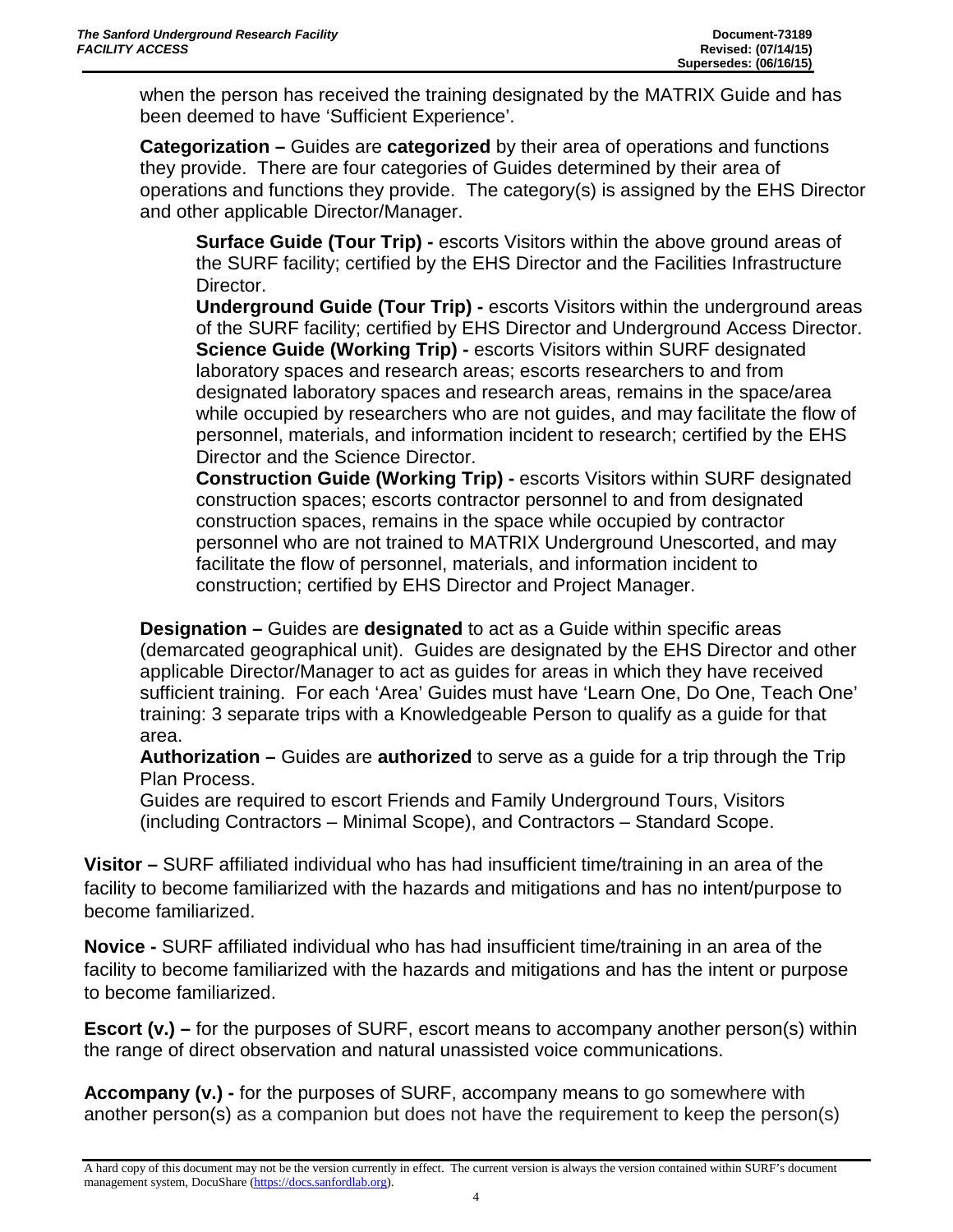within the range of direct observation and natural unassisted voice communications. To accompany does require that the companions be in the same general area and know how to access each other should the need arise.

**Sponsor**: A SURF staff member who undertakes specific responsibilities to organize and support a Trip, serves as a point of contact for the individuals, groups, or agencies who are to attend the Trip, and initiates the administrative aspects (Trip Approval, Trip Action Plan, signins/sign-outs, indemnifications, training/orientation, Guide arrangements, etc.).

**Sponsoring Department:** Department sponsoring a Trip.

**Trip:** an act of going to a place and returning; a journey or excursion. For the purposes of this POLICY, a trip is a pre-planned event to enable individuals or groups to safely access facility areas beyond Administration buildings/parking lots, of which there are two types:

**Tour Trip:** a brief trip through a place, as a building or a site, in order to view or inspect it. Tours are differentiated from Working Trips in that Tours are conducted to enable individuals/groups to become educated about the facility, and Working Trips enable SURF affiliated individuals/groups access to perform work.

**Working Trip:** A trip for the purpose of performing a defined scope of activities at a defined location(s) including the details of ingress and egress

**Routine Trip:** regular recurring trip

**Established Lab Area:** Location developed to support an experiment that has had the hazards mitigated.

#### <span id="page-7-0"></span>**5.0 PROCEDURES AND PLANS**

Persons authorized for access are to be given training in accordance with their exposure to hazards.

#### **5.1 Unescorted Access**

Excepting for purposes of emergency egress, individuals are not to enter areas alone unless they have completed Area Specific Training for that area and have been orientated (previously traveled the area escorted / accompanied by an individual experienced with the area). Individuals may meet the requirements of this training and orientation by their demonstrated competence, knowledge, skills, and abilities in recognizing and addressing hazards qualifying them to travel unescorted within Facility areas for which training has not been developed which are not considered hazardous.

#### *5.2. Site Specific Hazard Training*

[Site Specific Hazard Training,](https://docs.sanfordlab.org/docushare/dsweb/Get/Document-73359) covering general hazards of general areas, is to be given to all persons authorized for access, excepting individuals performing only deminimus activities, and Delivery Persons accessing only loading/unloading areas.

#### *5.3. Area Orientation*

Persons performing work within a designated area will be trained to the hazards and evacuation procedures of the area. Each area (demarcated geographical unit) will be designated as a training course/item with a documented portion (Area Specific Training) and a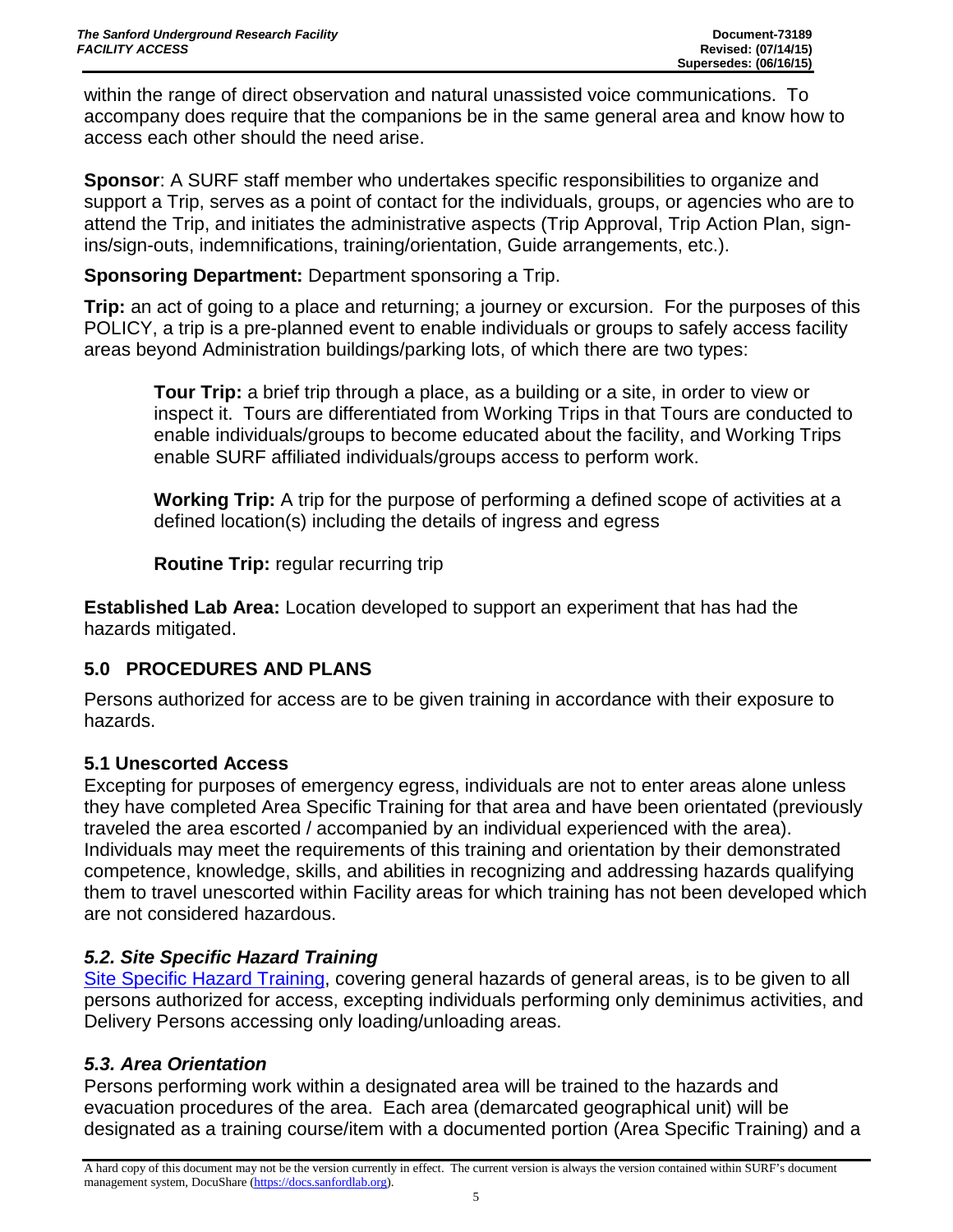practical portion (Area Orientation). The documented portion will consist of an area specific map with the following annotations: 1) recognized hazards/safety precautions; 2) ventilation; 3) primary & secondary egress; 4) communication equipment / supplies; 5) emergency equipment / supplies. The practical portion will consist of a walkthrough/drive through of the area with the individual/student accompanied by an Attendant/Guide familiar with the area who will point out the features.

#### **5.4 Authorized Persons Classifications**

For the purposes of this Policy, persons authorized for access will be classified according to the following table:

# Authorized Persons Classifications Summary

| Class                                                                                                                                    | Class                                                                                                                                                                                                                                                                                                                                                                                                                                                                                                   |                                  | Function / Activity                                                                                                                                                  | Accountability                                       |                             |                                                        |                                                                             |
|------------------------------------------------------------------------------------------------------------------------------------------|---------------------------------------------------------------------------------------------------------------------------------------------------------------------------------------------------------------------------------------------------------------------------------------------------------------------------------------------------------------------------------------------------------------------------------------------------------------------------------------------------------|----------------------------------|----------------------------------------------------------------------------------------------------------------------------------------------------------------------|------------------------------------------------------|-----------------------------|--------------------------------------------------------|-----------------------------------------------------------------------------|
|                                                                                                                                          | Definition                                                                                                                                                                                                                                                                                                                                                                                                                                                                                              | Scope                            |                                                                                                                                                                      | <b>SURF Liaison</b>                                  | Reports to                  | <b>Badge</b>                                           | Documentation                                                               |
|                                                                                                                                          | Non-SURF<br>affiliated                                                                                                                                                                                                                                                                                                                                                                                                                                                                                  | General<br>Public                | Neutrino Day<br>Visitor Center Tours                                                                                                                                 | E & O<br>Personnel<br><b>Visitor Center</b><br>Guide | Visitor<br>Center           |                                                        | <b>NA</b>                                                                   |
| Guest                                                                                                                                    | individual<br>attending an<br>event or<br>taking a                                                                                                                                                                                                                                                                                                                                                                                                                                                      | Friends /                        | 4 <sup>th</sup> of July Fireworks                                                                                                                                    |                                                      | Facility<br>Worker          | None                                                   |                                                                             |
|                                                                                                                                          | <b>Visitor Center</b><br><b>Tour on SURF</b><br>property                                                                                                                                                                                                                                                                                                                                                                                                                                                | family of<br>Facility<br>Workers | Friends & Family<br><b>Underground Tours</b>                                                                                                                         | Facility<br>Worker                                   | E & O<br><b>Building</b>    |                                                        | Waiver & Risk<br>Acknowledgement                                            |
| Visitor                                                                                                                                  | <b>SURF</b><br>affiliated<br>individual<br>who has had                                                                                                                                                                                                                                                                                                                                                                                                                                                  | Admin only                       | Does not travel<br>beyond<br>administration<br>buildings                                                                                                             |                                                      | Reception                   |                                                        | <b>Trip Plan</b><br>Visitor log/sign-in                                     |
| NOTE:<br>Visitors must<br>have a valid<br>driver's<br>license or<br>other                                                                | insufficient<br>time/training<br>in an area of<br>the facility to<br>become<br>familiarized<br>with the                                                                                                                                                                                                                                                                                                                                                                                                 | Surface                          | Remains above<br>ground and is<br>escorted <sup>1</sup> whenever<br>outside of the<br>Administration or<br><b>E&amp;O</b><br>buildings/parking lots.                 | <b>E&amp;O</b><br>Personnel<br><b>SURF</b>           | Reception                   |                                                        | Visitor log/sign-in<br><b>Trip Plan</b>                                     |
| issued photo<br>identification.<br>Non-U.S.<br>citizens must<br>present a<br>Permanent<br><b>Resident Card</b><br>or a valid<br>passport | government-<br>hazards and<br>mitigations<br>and has no<br>intent/purpos<br>e to become<br>familiarized.<br>• Performs<br>only<br>Deminimus<br>activities (no<br>"hands on"<br>work):                                                                                                                                                                                                                                                                                                                   | Underground                      | Takes an escorted /<br>guided trip<br>underground                                                                                                                    | 'Sponsor'<br><b>SURF Project</b><br>Manager          | Guide /<br>Sponsor          | Visitor                                                | Visitor log/sign-in<br>Waiver & Risk<br>Acknowledgement<br><b>Trip Plan</b> |
| Delivery<br>Person                                                                                                                       | UPS, truckers delivering freight                                                                                                                                                                                                                                                                                                                                                                                                                                                                        |                                  | Individual who is on the SURF property for the sole<br>purpose of delivering or picking up items to/from areas<br>that present no uncommon hazards. Examples: FedEx, |                                                      |                             | Visitor                                                | Security Log                                                                |
| Vendor                                                                                                                                   | Individual working for or as a person, partnership,<br>corporation, subsidiary of a corporation, firm,<br>association or other organization that provides services<br>at or materials to the Sanford Laboratory property.<br>Vendors have defined scopes of services, defined<br>deliverable products or services, and defined durations<br>of agreements. Examples: Servall, A&B Business,<br>Matheson Gas, Southside Service, M&M Sanitation, True<br>North, Black Hills Pure Water, Rushmore Vending |                                  |                                                                                                                                                                      | <b>SURF</b><br>Procurement                           | Security<br>or<br>Reception | Badge if in<br>Admin<br>building,<br>otherwise<br>none | or<br>Visitor log/sign-in<br>or<br>Check-in at Ross<br>warehouse            |

**Deminimus activities:** Activities that are performed entirely within the Administration building, are primarily intellectual, and are performed in a manner and to the extent commonly performed by the general public. Examples include reading; writing; attending meetings, seminars, and presentations; and other similar activities*.*

A hard copy of this document may not be the version currently in effect. The current version is always the version contained within SURF's document management system, DocuShare [\(https://docs.sanfordlab.org\)](https://docs.sanfordlab.org/).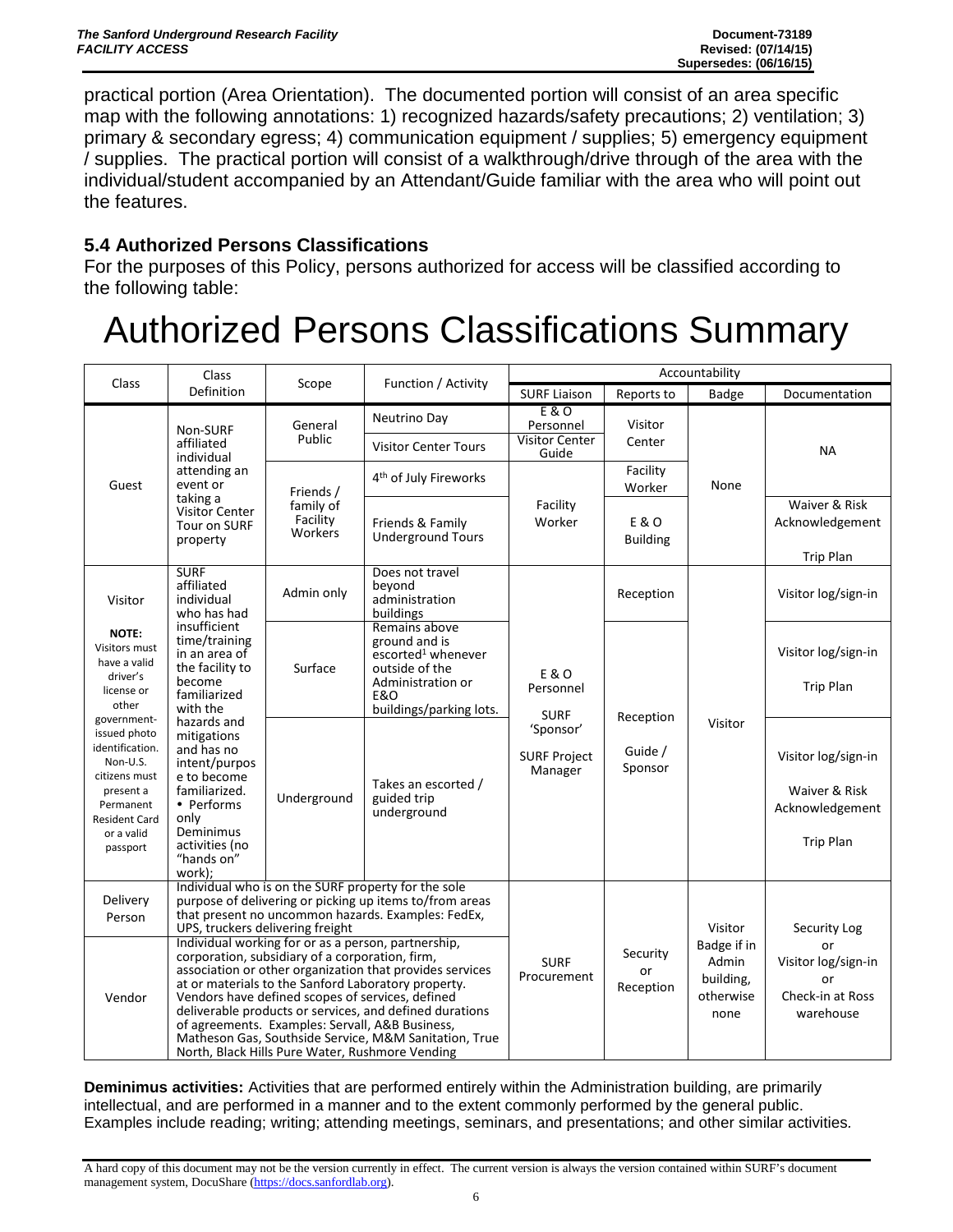*NOTE: foot travel between the Administration building and a vehicle parked in the adjacent parking lot is included in "deminimus activity".*

1Escort is not required when an individual travels on foot directly between the Sanford Underground Lab administration building and a vehicle parked in the adjacent parking lot.

| Class      | Class<br>Definition                                                                                                                                                                                                                                                                                                                                                                                   | Scope                                                  | Function / Activity                                                                                                                                                                                                                                                                                                                                                                                                                                                                                                                                 | <b>SURF</b><br>Liaison            | Reports to                                                                                      | Badge     | Documentation                                                                                                                 |
|------------|-------------------------------------------------------------------------------------------------------------------------------------------------------------------------------------------------------------------------------------------------------------------------------------------------------------------------------------------------------------------------------------------------------|--------------------------------------------------------|-----------------------------------------------------------------------------------------------------------------------------------------------------------------------------------------------------------------------------------------------------------------------------------------------------------------------------------------------------------------------------------------------------------------------------------------------------------------------------------------------------------------------------------------------------|-----------------------------------|-------------------------------------------------------------------------------------------------|-----------|-------------------------------------------------------------------------------------------------------------------------------|
|            | Individual<br>working for or<br>as a person,                                                                                                                                                                                                                                                                                                                                                          | Minimal                                                | Small defined area(s),<br>usually less than 40<br>hours, SDSTA owns<br>the project. For<br>contractor workers<br>whose scope of work<br>is limited to a small<br>defined area and has<br>had insufficient<br>time/training in an<br>area of the facility to<br>become familiarized<br>with the hazards and<br>mitigations and has<br>no intent/purpose to<br>become familiarized,<br>a Facility Guide or<br>Attendant trained in<br>hazards and<br>evacuations specific<br>to the work area will<br>escort them at all<br>times                     |                                   | Reception                                                                                       | Visitor   | Visitor log/sign-in<br>IF going<br>underground:<br>Waiver & Risk<br>Acknowledgement<br><b>Trip Plan</b>                       |
| Contractor | partnership,<br>corporation,<br>subsidiary of a<br>corporation,<br>firm,<br>association or<br>other<br>organization<br>that contracts<br>to perform<br>construction at<br>the Sanford<br>Laboratory<br>property. As<br>used in this<br>policy, this<br>term includes<br>employees, all<br>tiers of sub-<br>contractors,<br>and<br>employees of<br>all tiers of sub-<br>contractors of<br>Contractors. | Standard<br>(Construction<br>and Service<br>Contracts) | Defined area(s),<br>generally more than<br>40 hours, contractor<br>owns the project. For<br>contractor workers<br>whose scope of work<br>is limited in area but<br>who are to work<br>generally more than<br>40 hours, the<br>contractor will<br>provide a person(s)<br>who will act as a<br>guide who will be<br>trained in work site<br>hazards and<br>evacuation<br>procedures who will<br>accompany<br>contractor workers at<br>all times. This person<br>may be the<br><b>Contractor On-Site</b><br><b>Health and Safety</b><br>Representative | <b>SURF</b><br>Project<br>Manager | Contractor<br>Supervisor<br>who turns in<br>Contractor's<br>$Sign$ –In<br>Sheet to<br>reception | Temporary | <b>Tool Box Talk Form</b><br>IF going<br>underground:<br>Waiver & Risk<br>Acknowledgement<br><b>Trip Plan</b>                 |
|            |                                                                                                                                                                                                                                                                                                                                                                                                       | Independent                                            | Area(s) undefined,<br>generally more than<br>40 hours, SDSTA owns<br>the project(s). For<br>contractor workers<br>who perform as long<br>term laborers for<br>SDSTA, each<br>individual is trained to<br>worksite hazards and<br>evacuation<br>procedures for their<br>work areas.<br>Additionally, each<br>individual will receive<br>SDSTA training on<br>SDSTA work<br>procedures they are<br>expected to perform                                                                                                                                |                                   | <b>SURF Project</b><br>Manager /<br>Supervisor                                                  | Temporary | <b>Tool Box Talk Form</b><br>5-Point Card<br>IF going<br>underground:<br>Waiver & Risk<br>Acknowledgement<br><b>Trip Plan</b> |

A hard copy of this document may not be the version currently in effect. The current version is always the version contained within SURF's document management system, DocuShare [\(https://docs.sanfordlab.org\)](https://docs.sanfordlab.org/).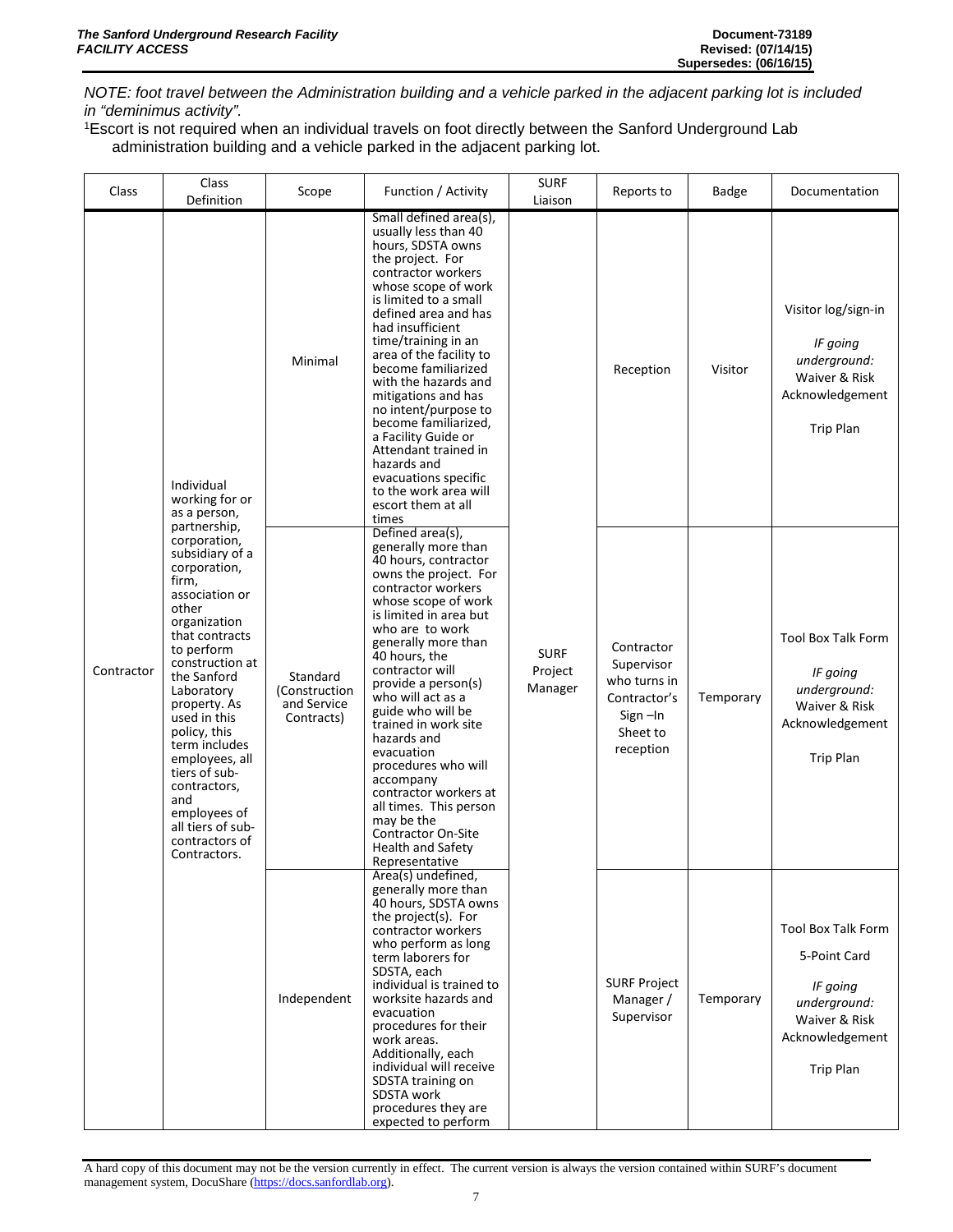| Class              | Class<br>Definition                                                                                                                                                                                                                                                                | Scope                    | Function / Activity                                                                                                                                    | <b>SURF</b><br>Liaison    | Reports to                | Badge                                               | Documentation                                                                                                        |
|--------------------|------------------------------------------------------------------------------------------------------------------------------------------------------------------------------------------------------------------------------------------------------------------------------------|--------------------------|--------------------------------------------------------------------------------------------------------------------------------------------------------|---------------------------|---------------------------|-----------------------------------------------------|----------------------------------------------------------------------------------------------------------------------|
| Researcher         | Individual who is on the SURF<br>property and is affiliated with<br>an institution performing<br>research at the Sanford<br>Laboratory.                                                                                                                                            |                          | person performing<br>investigations of a<br>scientific nature                                                                                          | <b>SURF</b><br>Supervisor | <b>SURF</b><br>Supervisor | Employee<br>Photo ID<br><b>Badge</b><br>'Permanent' | Waiver & Risk<br>Acknowledgement<br><b>Trip Plan</b><br>Shift Report (as<br>applicable)                              |
|                    | Individual<br>who is on the<br><b>SURF</b><br>property and                                                                                                                                                                                                                         | Inspector /<br>Reviewer  | person performing<br>inspections or reviews                                                                                                            |                           |                           | Temporary                                           | Waiver & Risk<br>Acknowledgement<br>Trip Plan (if going<br>underground)                                              |
| Facility<br>Worker | is receiving<br>compensation<br>from:<br>1) the South<br>Dakota<br>Science and<br>Technology<br>Authority, an<br>institution<br>participating<br>in SURF<br>projects (e.g.,<br>"Employee"),<br>or<br>$2)$ an<br>institution<br>collaborating<br>with the<br>Sanford<br>Laboratory. | Consultant               | person contracted to<br>perform primarily<br>intellectual services<br>that may include<br>hands-on work                                                | <b>SURF</b><br>Supervisor | <b>SURF</b><br>Supervisor | Employee<br>Photo ID<br>Badge                       | Waiver & Risk<br>Acknowledgement                                                                                     |
|                    |                                                                                                                                                                                                                                                                                    | Intern<br>E & O          | a student or trainee<br>who works,<br>sometimes without<br>pay, at a trade or<br>occupation in order to<br>gain work experience<br>Persons employed by |                           |                           |                                                     | Trip Plan (if going<br>underground)                                                                                  |
|                    |                                                                                                                                                                                                                                                                                    | Personnel                | <b>BHSU</b>                                                                                                                                            |                           |                           |                                                     |                                                                                                                      |
|                    |                                                                                                                                                                                                                                                                                    | <b>SDSTA</b><br>Employee | person employed by<br>SDSTA to perform<br>work at the Facility on<br>an hourly or salary<br>basis                                                      |                           |                           | 'Permanent'                                         | Waiver & Risk<br>Acknowledgement<br><b>Tool Box Talk Form</b><br>5-Point Card<br>Trip Plan (if going<br>underground) |

#### *5.5.***Requirements for Individual Access**

#### *5.5.1. Guests*

• Must be escorted.

#### *5.5.2. Visitors*

- Must report to the Administration Building and obtain a visitor badge (see Section 5.7).
- If trips beyond the Administration Building are involved, individuals must work with a Sponsor through the Trip Plan Process (see Section 5.6).
- Must be escorted by a Facility Guide or Attendant for all activities outside of the Administration Building and parking areas.

#### *5.5.3. Delivery Persons*

• Delivery persons must meet PPE requirements for the area they access.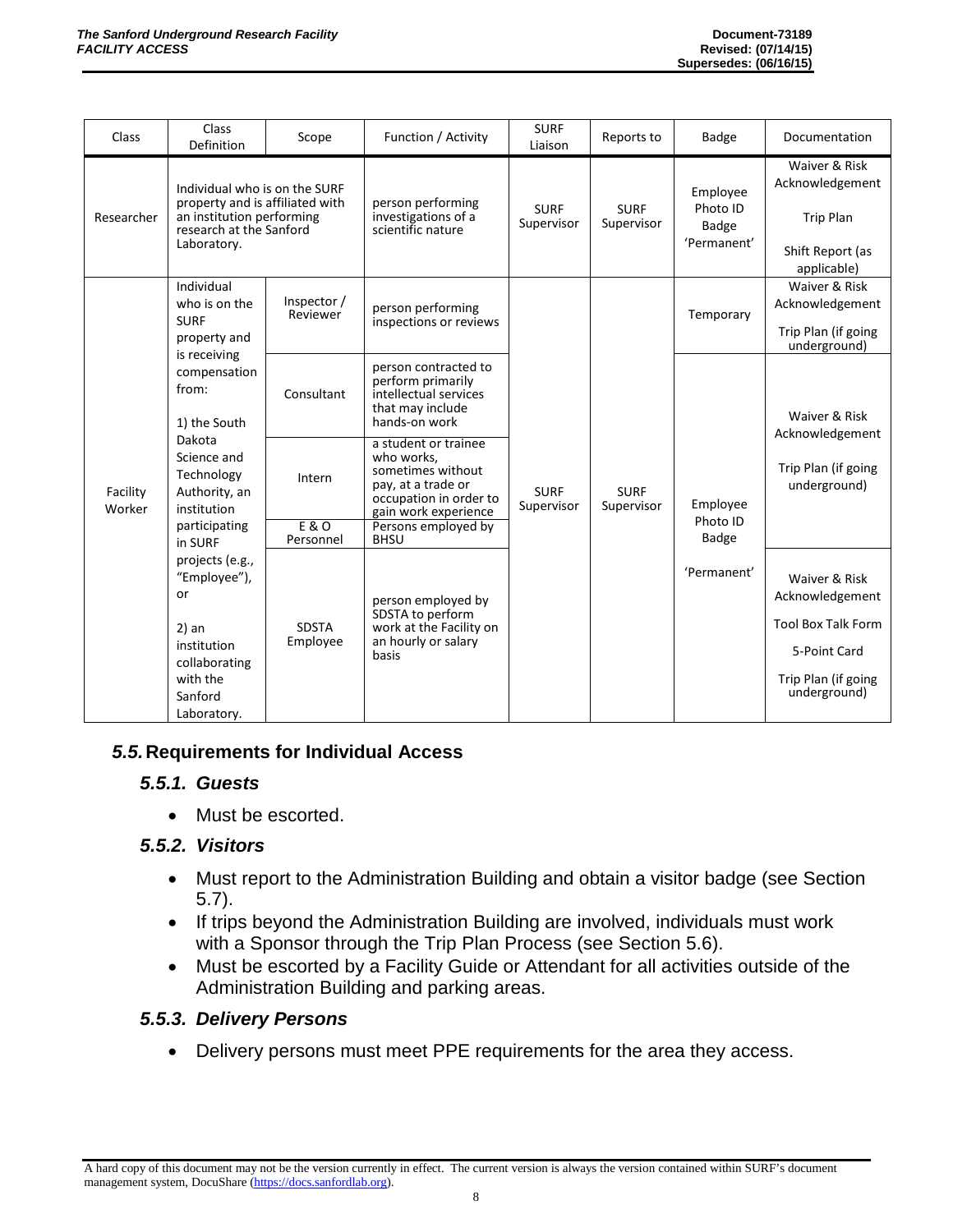#### *5.5.4. Vendors*

- Vendors required to access areas with recognized hazards will receive site specific training for those areas.
- **5.5.5.** *Contractors* the duration of the job and the familiarity of the contractor with the facility will determine access requirements.
	- Prior to a contract being awarded or work commencing, contractors are considered as "Visitors".
	- Once work commences, all contractors are required to sign in at the reception desk or provide a daily attendance roster to the receptionist.
	- Badge requirements (see Section 5.7) and the need for Facility Guides will be determined by the Sponsor/Project Manager during the work planning process and reviewed by site EHS.

#### *5.5.5.1. Contractor Employee Access*

Depending on the scope of the contracted work, contractor employees are subject to differing levels of access restrictions. The access restrictions are to ensure contractor personnel are not exposed to hazards for which they have not received training, and will be able to safely evacuate their work area should the need arise.

**5.5.5.1.1 Minimal Scope -** small defined area(s), usually less than 40 hours, SDSTA owns the project. For contractor workers whose scope of work is limited to a small defined area and has had insufficient time/training in an area of the facility to become familiarized with the hazards and mitigations and has no intent/purpose to become familiarized, a Facility Guide or Attendant trained in hazards and evacuations specific to the work area will accompany them at all times.

**5.5.5.1.2. Standard Scope -** defined area(s), generally more than 40 hours, contractor oversees the project. For contractor workers whose scope of work is limited in area but who are to work generally more than 40 hours, the contractor will provide a person(s) who will act as a guide who will be trained in work site hazards and evacuation procedures who will accompany contractor workers at all times. This person may be the Contractor On-Site Health and Safety Representative (reference POLICY Contractor Safety, Section 2.3).

**5.5.5.1.3. Independent Scope -** area(s) undefined, generally more than 40 hours, SDSTA owns the project(s). For contractor workers who perform as long term laborers for SDSTA, each individual is trained to worksite hazards and evacuation procedures for their work areas. Additionally, each individual will receive SDSTA training on SDSTA work procedures they are expected to perform.

#### *5.5.6. Researcher*

• Access to the surface and underground facilities will be determined by the researcher's supervisor and will be based upon the completion of necessary training requirements.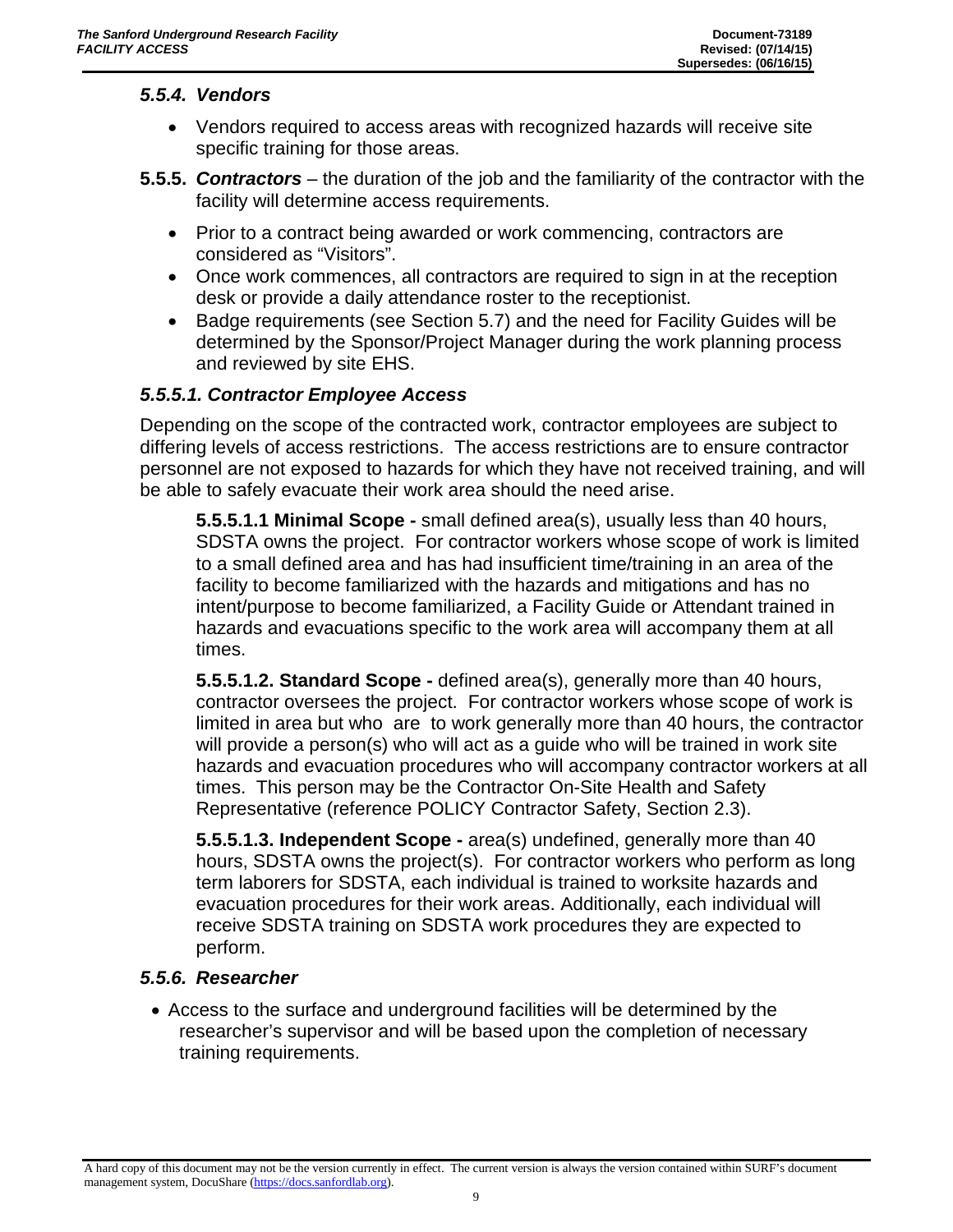#### *5.5.7. Facility Workers*

• Access to the surface and underground facilities will be determined by the facility worker's supervisor and will be based upon the completion of necessary training requirements. If a facility worker has not received Area Orientation for a given area, they must be accompanied by an attendant or guide who has received Area Orientation for that area.

#### *5.6.***Trip Plan Process**

Trip Plans state the Who, What, Where, and When of a planned trip. Trip Plans that are approved: 1) provide authorization for the trip to designated areas within the Facility; 2) document the expected locations in time of personnel on a trip; 3) serve to notify Facility personnel of activities; and 4) serve to help manage established occupancy limits. There are two types of Trips: Tour Trips and Working Trips.

Trip Plans are required for all Surface Tour Trips. Trip Plans are required for Surface Working Trips for Visitors, Contractors: Standard Scope, and Researchers. Facility Workers and Contractors: Independent Scope whose normal work area is on the surface are excluded from the Trip Plan.

Trip Plans are required for all Underground Trips excluding Shaft Personnel that confine themselves to the shaft and shaft stations and Facility Workers performing maintenance tasks that need to be accomplished in an expedited time frame (priority 3 or above; the Trip Action Plan totals for Underground generally carry a buffer of 5 to accommodate unplanned trips for priority maintenance without compromising occupancy limits).

| Category    | <b>Type</b>     | <b>Persons Authorized for Access</b>                                          | <b>Trip Plan</b><br><b>Required</b> | Guide<br>Required |
|-------------|-----------------|-------------------------------------------------------------------------------|-------------------------------------|-------------------|
|             | Tour<br>Trip    | <b>Visitors</b>                                                               | X                                   | Χ                 |
|             |                 | <b>Visitors</b>                                                               | X                                   | Χ                 |
| Surface     | Working<br>Trip | <b>Contractors: Standard Scope, Researchers</b>                               | X                                   |                   |
|             |                 | Facility Workers, Contractors: Independent<br>Scope in their normal work area | exempt                              |                   |
|             | Tour<br>Trip    | Guests: Friends & Family Underground<br>Tours, Visitors                       | X                                   | Χ                 |
| Underground | Working<br>Trip | Visitors, Contractors: Standard Scope,<br>Researchers                         | X                                   |                   |
|             |                 | Facility Workers / Contractor: Independent<br>Scope.                          |                                     |                   |

#### **Trip Plans Table**

A hard copy of this document may not be the version currently in effect. The current version is always the version contained within SURF's document management system, DocuShare [\(https://docs.sanfordlab.org\)](https://docs.sanfordlab.org/).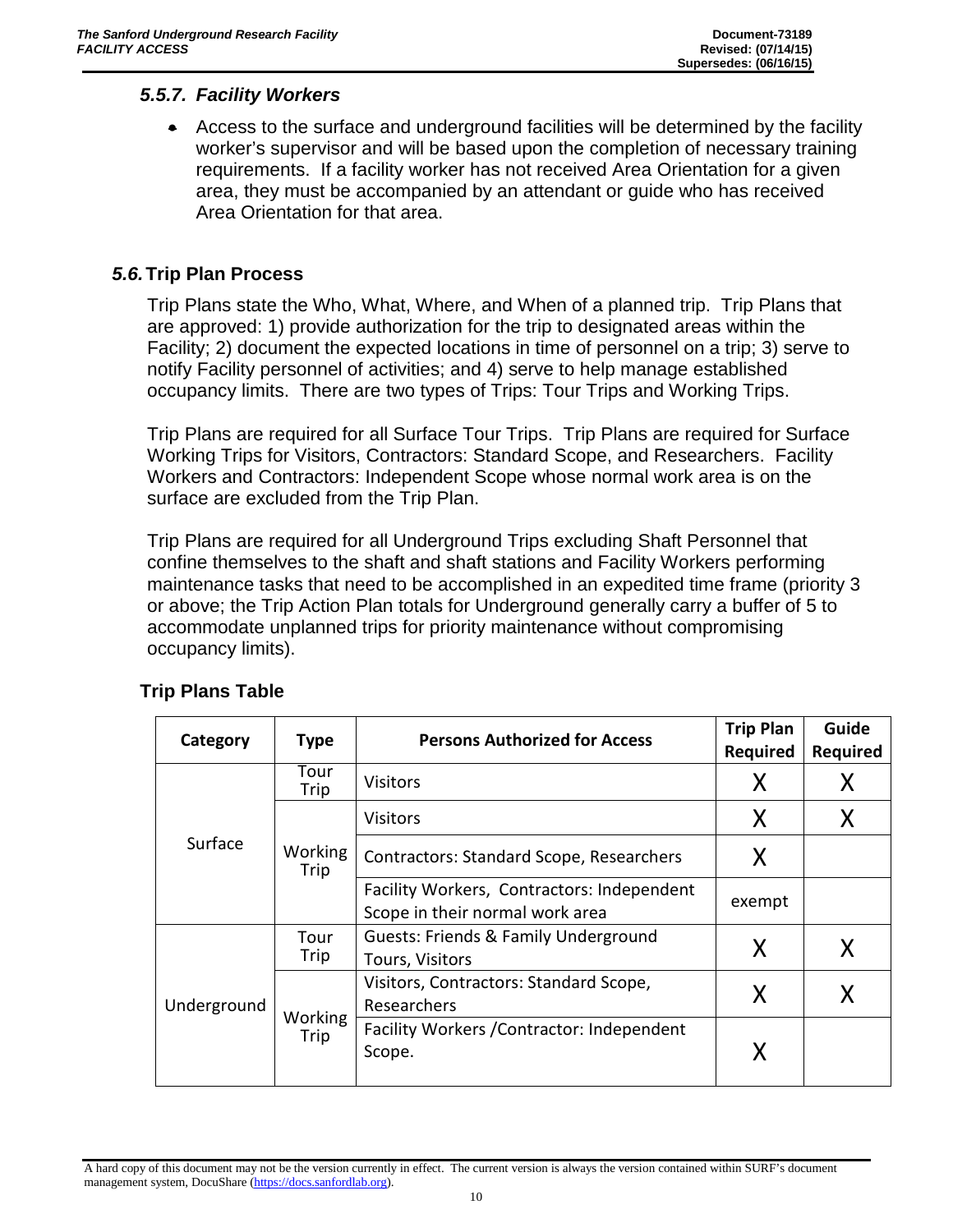| Does not include Shaft Personnel that<br>confine themselves to the shaft and shaft<br>stations                                     |        |  |
|------------------------------------------------------------------------------------------------------------------------------------|--------|--|
| Shaft Personnel that confine themselves to<br>the shaft and shaft stations                                                         | exempt |  |
| Facility Workers performing maintenance<br>tasks that need to be accomplished in an<br>expedited time frame (priority 3 or above). | exempt |  |

The person requesting a trip must first identify and contact a sponsoring department who will assign a department sponsor. The sponsor will then initiate the Trip Plan process. This process requires receiving approval for the trip, which is initiated by entering the information on the [Trip Plan Calendar.](https://docs.sanfordlab.org/cfide/ta_view.cfm)

**Trip Plan Procedure for tour trips:** A Trip Plan and guide(s) are required for all tour trips, underground or surface.

- 1. The requestor must first identify and contact a sponsoring department who will assign a sponsor.
- 2. The sponsor will enter a Trip Plan **14 days** in advance of the trip and submit the Trip Plan for required approval/concurrence. The Sponsor will post the trip information (date & time, location, number of visitors, etc.) to the [Trip Plan Calendar.](https://docs.sanfordlab.org/cfide/ta_view.cfm)
- 3. The sponsor will arrange for the appropriate number of guides/attendants.
- 4. **IF** names were not submitted in the original plan the sponsor will enter the names of guides/attendants and members of the group at least 3 days in advance of the planned trip.
- 5. The sponsor will ensure visitors under their supervision receive the proper site orientation and safety training.
- 6. A Trip Plan must be carried by the guide. An additional copy must be posted on the Brass Tag Board when underground.
- 7. The Sponsor will enter any changes to the [Trip Plan Calendar](https://docs.sanfordlab.org/cfide/ta_view.cfm) and will relay the changes to EHS in advance of the trip.

**Trip Plan Procedure for working trips:** Surface working trips for Visitors, Contractors: Standard Scope, and Researchers require a Trip Plan. All underground working trips require a Trip Plan; also required for underground Visitors, Contractors: Standard Scope, and Researchers are guides indicated on the Trip Plan. Exempted from the Underground Trip Plan are Shaft personnel that confine themselves to the shaft and shaft stations and Facility Workers performing maintenance tasks that need to be accomplished in an expedited time frame (priority 3 or above).

- 1. The sponsor enters Trip Plan for required approvals at least **3 days** in advance of planned trip including names of guides/attendants and members of the group.
- 2. The Sponsor will enter the trip information (date & time, location, number of visitors, etc.) to the [Trip Plan Calendar.](https://docs.sanfordlab.org/cfide/ta_view.cfm)
- 3. The sponsor will ensure visitors under their supervision receive the proper site orientation and safety training.

A hard copy of this document may not be the version currently in effect. The current version is always the version contained within SURF's document management system, DocuShare [\(https://docs.sanfordlab.org\)](https://docs.sanfordlab.org/).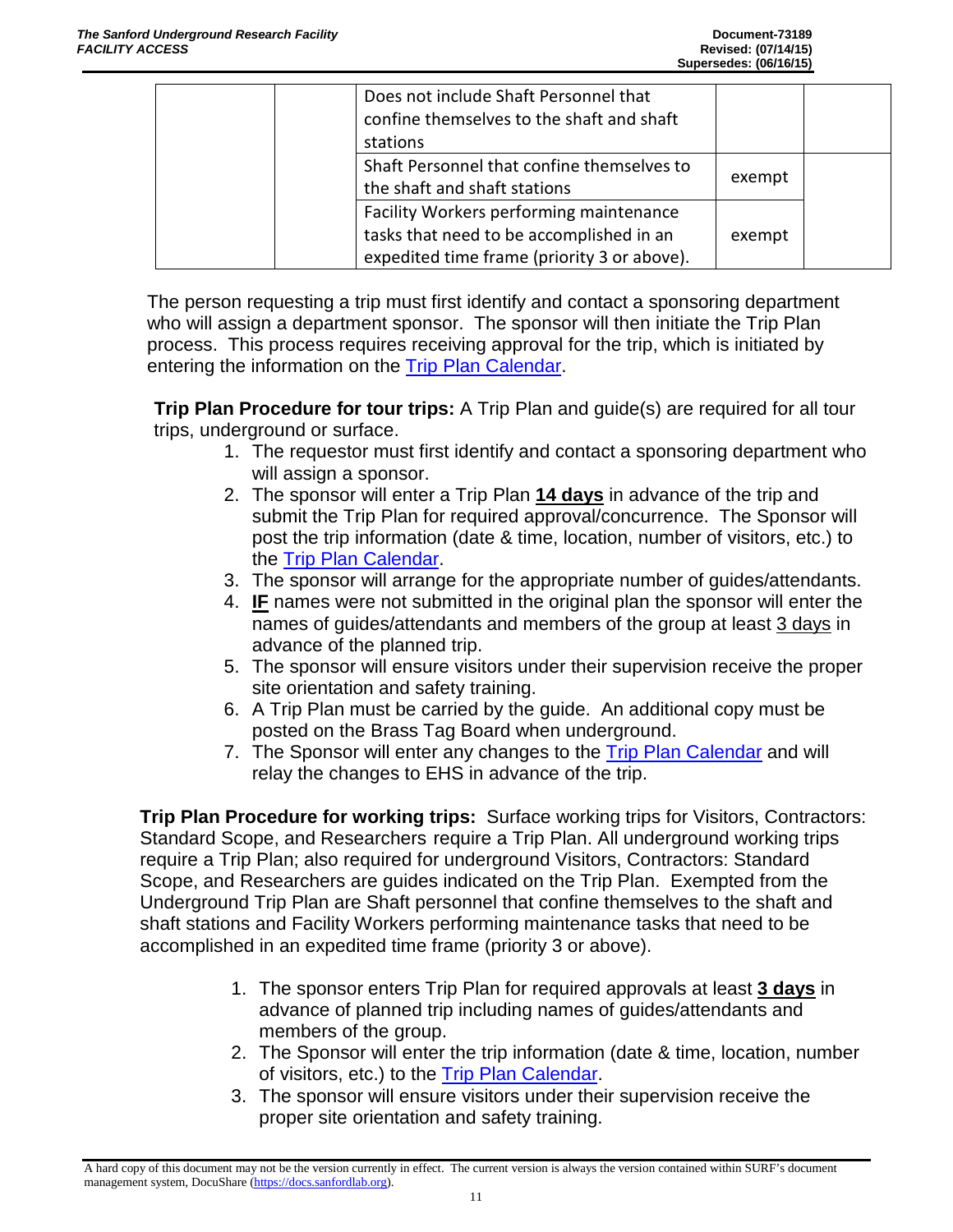- 4. A Trip Plan must be carried by the guide. An additional copy must be posted on the Brass Tag Board when underground.
- 5. The Sponsor will enter any changes to the Trip Plan on the [Trip Plan](https://docs.sanfordlab.org/cfide/ta_view.cfm)  [Calendar](https://docs.sanfordlab.org/cfide/ta_view.cfm) and will relay the changes to EHS in advance of the trip.

#### *5.7.***Identification Badges**

All persons authorized for access, other than Delivery Persons & Vendors who do not check in with the receptionist and Guests, are required to have in their possession an identification badge at all times while on the laboratory premises.

**5.7.1.** Three types of badges are issued - visitor, temporary, and permanent:

- **Visitor badges** do not have an embedded integrated circuit that enables the card to perform functions (like unlocking doors or raising gates to provide access). Visitor badges have printed upon them "VISITOR" and a unique ID number. When issued (usually by the receptionist) the badge number is recorded with the individual's name on a log (Lobby Track<sup>TM</sup>).
- **Temporary badges** are [contactless smart cards](http://www.google.com/url?sa=t&rct=j&q=&esrc=s&source=web&cd=5&cad=rja&uact=8&sqi=2&ved=0CEwQFjAE&url=http%3A%2F%2Fen.wikipedia.org%2Fwiki%2FContactless_smart_card&ei=cpYVVZbHEIWRyQTmj4L4AQ&usg=AFQjCNFy_XOoZJy1jk--iDApsQqhOfNsUw) having an embedded integrated circuit that enables the card to perform functions (like unlocking doors or raising gates to provide access). Temporary badges have printed upon them "TEMPORARY" and a unique ID number. They are generally issued to Project Managers to be distributed to contractor personnel. Temporary Badges are issued by Human Resources, and are managed (coded and tracked) by Security.
- **Permanent badges** are [contactless smart cards](http://www.google.com/url?sa=t&rct=j&q=&esrc=s&source=web&cd=5&cad=rja&uact=8&sqi=2&ved=0CEwQFjAE&url=http%3A%2F%2Fen.wikipedia.org%2Fwiki%2FContactless_smart_card&ei=cpYVVZbHEIWRyQTmj4L4AQ&usg=AFQjCNFy_XOoZJy1jk--iDApsQqhOfNsUw) having an embedded integrated circuit that enables the card to perform functions (like unlocking doors or raising gates to provide access). Permanent badges are issued to Facility Workers by Human Resources and are managed (coded and tracked) by Security. The badge has printed upon it the individual's photograph, name, and SURF affiliation.

#### *5.8.***Surface Access and Accountability**

Department directors, supervisors, and project managers are responsible for knowing the locations of the persons authorized for access under their supervision on a daily basis.

Visitors, Contractors: Standard Scope, and Researchers at the surface facility are tracked through the Trip Plan process.

#### *5.9.***Underground Access and Accountability**

*Underground Occupancy Limits:* The underground occupancy limit is based upon the ability for individuals to access a safe location in an emergency situation in a 1-hour time period. The underground in this case includes all underground sites with the exception of the 300L and Tramway. Due to the availability of secondary egress routes that lead directly to the surface, individuals in these areas do not count toward occupancy levels.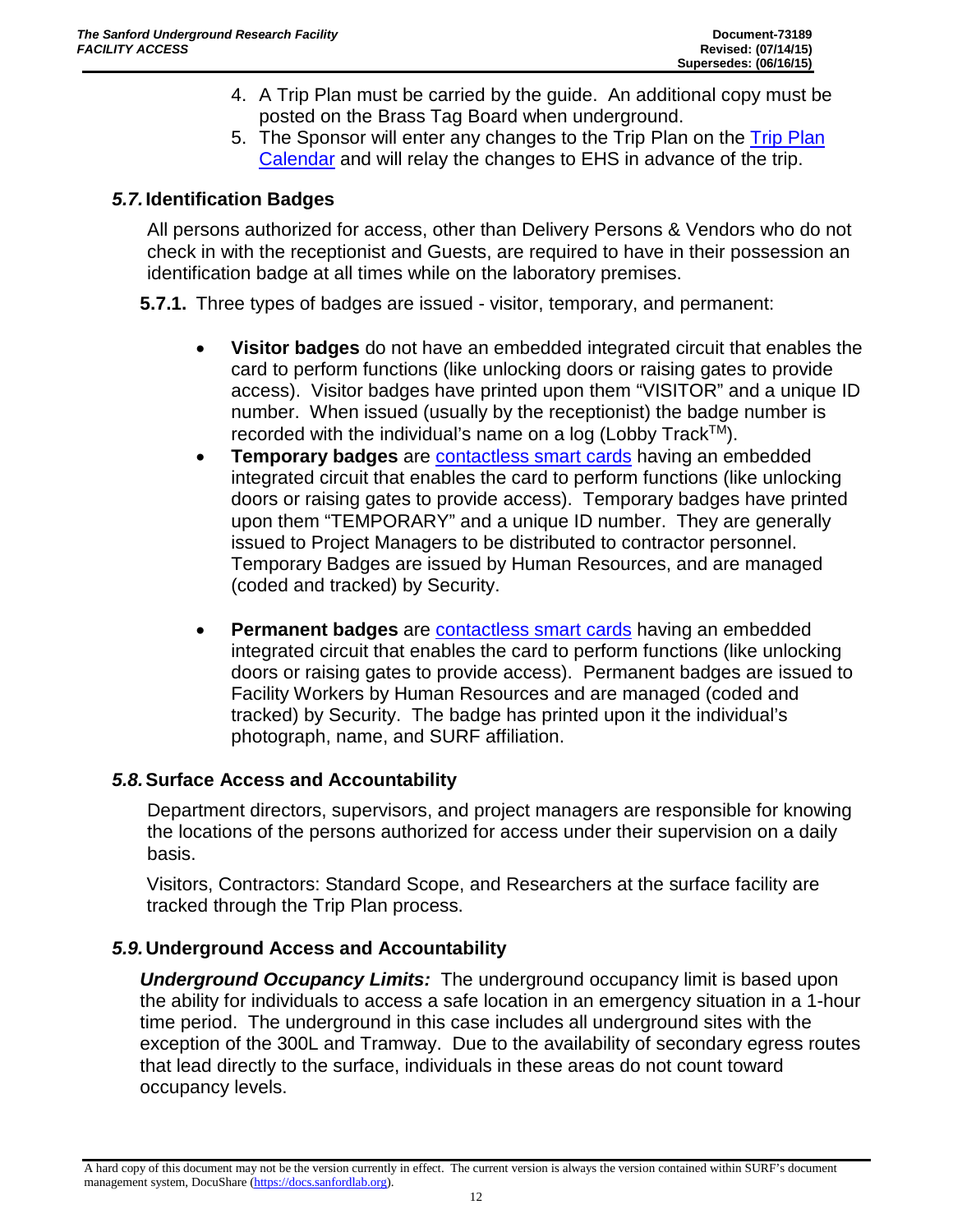The occupancy limits are authorized in writing by the SDSTA Executive Director by Executive Order. The current underground allocations can be found at [Lab Access](https://docs.sanfordlab.org/docushare/dsweb/Get/Document-49881)  [Executive Order.](https://docs.sanfordlab.org/docushare/dsweb/Get/Document-49881)

In order to accommodate the needs of all facility users (Operations, Science, EHS, Engineering, etc), the Laboratory Director or designee may elect to define allocations of the total underground occupancy to specific groups when occupancy numbers near the limit.

#### **5.9.1. Physical Requirements for Underground Access**

Persons requesting access underground must be able to perform the following:

- Recognize and respond to emergency signals (visual, auditory, and olfactory).
- Travel to egress points, unassisted, and under their own power.
- Operate communications equipment.
- Don and use a W65 Self Rescuer.
- If accessing a laboratory with Oxygen Deficiency Hazard, don and use a selfcontained (supplied oxygen) self-rescuer.
- Don and use a fall arrest harness.

#### **5.9.2. Underground Access Restrictions**

Access to the underground will be restricted to essential personnel during conditions that represent a safety concern [\(Underground Access Restrictions](https://docs.sanfordlab.org/docushare/dsweb/Get/Document-95687/)  [Considerations\)](https://docs.sanfordlab.org/docushare/dsweb/Get/Document-95687/).

- **5.9.3. Underground Access Control:** In addition to those items discussed in Section 5.5.2, the following controls are in place with respect to underground access:
	- When required, the completed Trip Plan shall be posted on the appropriate brass tag boards. This requirement can be waived for routine trips to a single destination.
	- The Lead Guide will carry a copy of the approved Trip Plan during the tour. This requirement can be waived for routine trips to a single destination.
	- Pump Room Access: Under normal working conditions, access to the Ross Shaft Pump Rooms (1250L, 2450L, 2600L, 3650L, and 5000L) is limited. Details concerning these restrictions can be found in [SOP 0001 –](https://docs.sanfordlab.org/docushare/dsweb/Get/Document-71522/) Personnel [to the Pump Room Levels.](https://docs.sanfordlab.org/docushare/dsweb/Get/Document-71522/) Deviations from these restrictions must be approved in advance by the Underground Access Director and the Director of EHS, or their appointed designees.

#### **5.9.4. Underground Accountability:**

- All individuals who will be traveling underground must first complete the Sanford Laboratory indemnification forms.
- All individuals going underground for any purpose must utilize the brass-in brass-out procedure. Persons authorized for access without personalized brass tags will be assigned a numbered visitors brass tag, which is recorded on log sheet located at the Yates and Ross brass tag boards, respectively. It is the Guides responsibility to ensure all individuals in his care have followed the brass-in brass-out procedure.